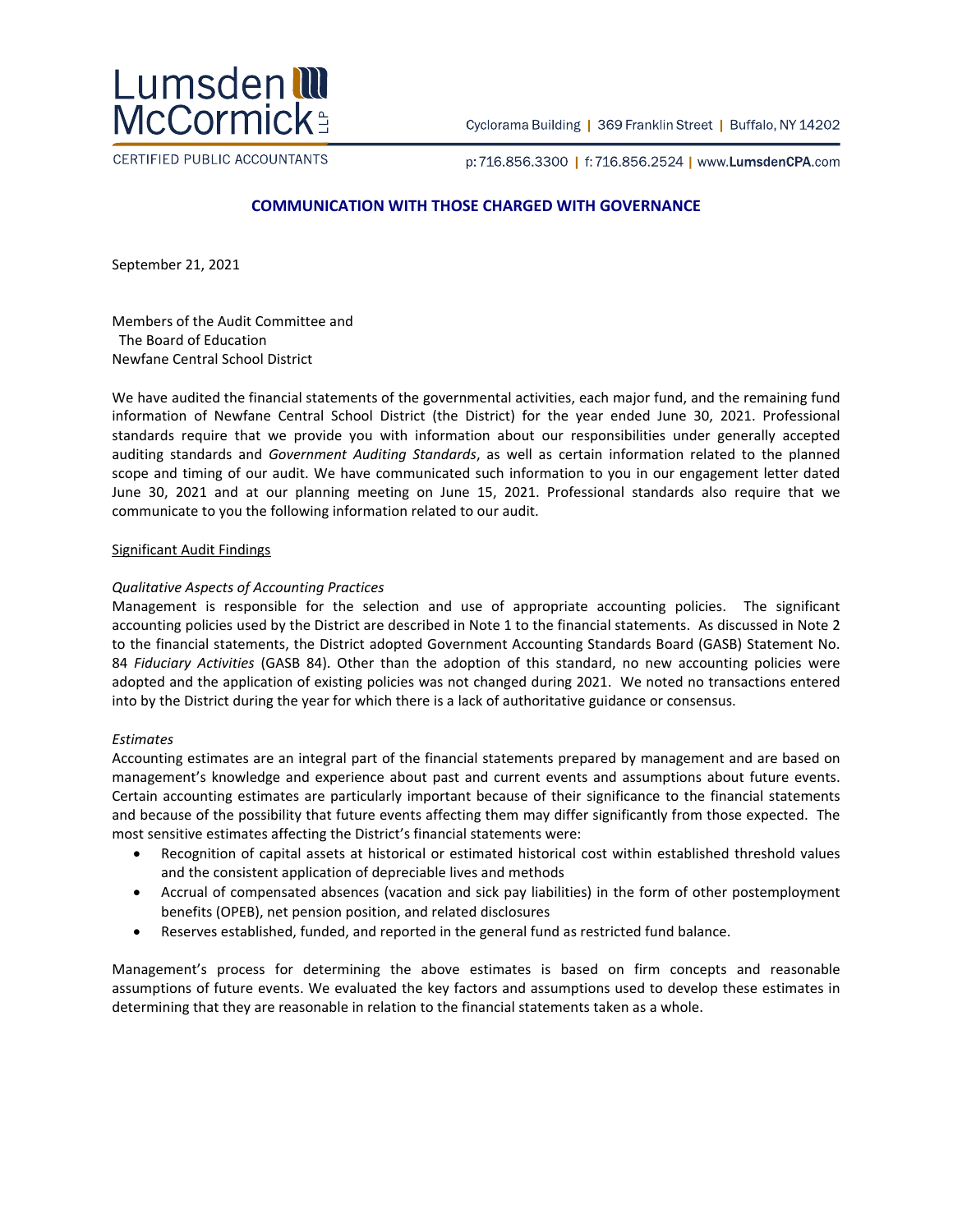# *Footnote Disclosures*

Certain financial statement disclosures are particularly important because of their significance to financial statement users. The most important disclosures affecting the financial statements are reflected in Note 2 – Change in Accounting Principle, Note 3 – Stewardship and Compliance, Note 7 – Long-Term Liabilities, Note 8 – Pension Plans, Note 9 – OPEB, and Note 12 – Risks and Uncertainties. These disclosures present the impact of GASB Statement No. 84; compliance matters relative to unassigned fund balance in the general fund; the existing obligations of the District, including the actuarially determined net pension position for the District's participation in the State's pension plans and the total OPEB liability; and the uncertain impact of COVID-19 on the District.

The financial statement disclosures are neutral, consistent, and clear.

# Difficulties Encountered in Performing the Audit

We encountered no difficulties in dealing with management in performing and completing our audit.

### Corrected and Uncorrected Misstatements

Professional standards require us to accumulate all known and likely misstatements identified during the audit, other than those that are trivial, and communicate them to the appropriate level of management. Management has taken responsibility for and agreed to all such adjustments suggested during our audit.

### Disagreements with Management

For purposes of this letter, a disagreement with management is a financial accounting, reporting, or auditing matter, whether or not resolved to our satisfaction, that could be significant to the financial statements or the auditors' report. We are pleased to report that no such disagreements arose during the course of our audit.

#### Management Representations

We have requested certain representations from management that are included in the management representation letter dated September 21, 2021.

### Management Consultations with Other Independent Accountants

In some cases, management may decide to consult with other accountants about auditing and accounting matters, similar to obtaining a "second opinion" on certain situations. If a consultation involves application of an accounting principle to the District's financial statements or a determination of the type of auditor's opinion that may be expressed on those statements, our professional standards require the consulting accountant to check with us to determine that the consultant has all the relevant facts. To our knowledge, there were no such consultations with other accountants.

#### Other Audit Findings or Issues

We generally discuss a variety of matters, including the application of accounting principles and auditing standards, with management each year prior to retention as the District's auditors. However, these discussions occurred in the normal course of our professional relationship and our responses were not a condition to our retention.

### Other Matters

We applied certain limited procedures to management's discussion and analysis and other required supplementary information (RSI) regarding pensions and OPEB. Our procedures consisted of inquiries of management regarding the methods of preparing the information and comparing the information for consistency with management's responses to our inquiries, the financial statements, and other knowledge we obtained during our audit of the financial statements. We did not audit the RSI and do not express an opinion or provide any assurance on the RSI.